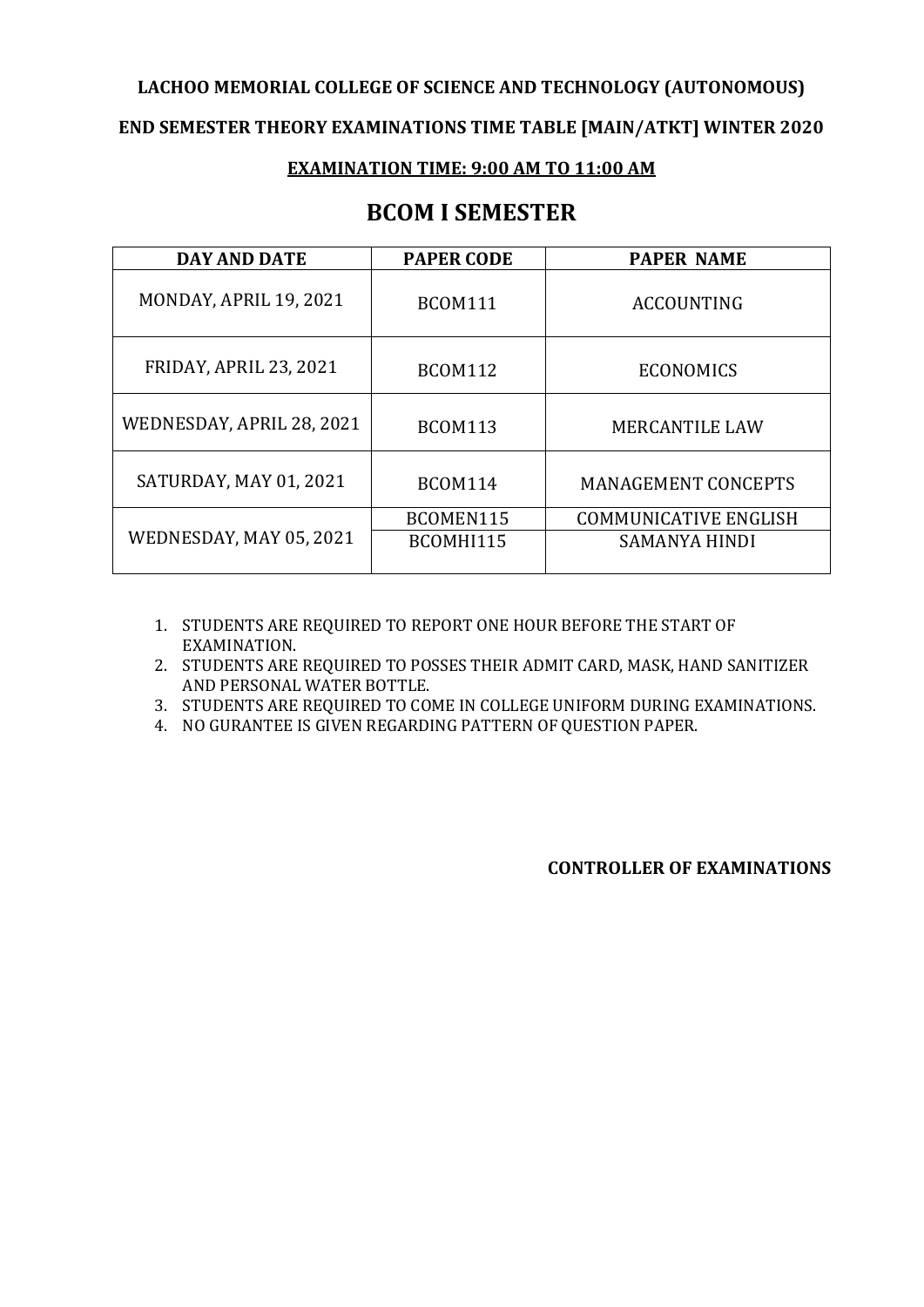# **LACHOO MEMORIAL COLLEGE OF SCIENCE AND TECHNOLOGY (AUTONOMOUS)**

### **END SEMESTER THEORY EXAMINATIONS TIME TABLE [MAIN/ATKT] WINTER 2020**

# **EXAMINATION TIME: 9:00 AM TO 11:00 AM**

# **BCOM III SEMESTER**

| <b>DATE AND DAY</b>           | <b>PAPER CODE</b> | <b>PAPER NAME</b>            |
|-------------------------------|-------------------|------------------------------|
| SATURDAY, APRIL 17, 2021      | <b>BCOM311</b>    | FINANCIAL MANAGEMENT         |
| THURSDAY, APRIL 22, 2021      | <b>BCOM312</b>    | <b>CORPORATE LAW</b>         |
| TUESDAY, APRIL 27, 2021       | <b>BCOM313</b>    | CORPORATE ACCOUNTING         |
| <b>FRIDAY, APRIL 30, 2021</b> | <b>BCOM314</b>    | <b>BANKING OPERATIONS</b>    |
| <b>TUESDAY, MAY 04, 2021</b>  | <b>BCOM315</b>    | <b>ENVIRONMENTAL STUDIES</b> |

- 1. STUDENTS ARE REQUIRED TO REPORT ONE HOUR BEFORE THE START OF EXAMINATION.
- 2. STUDENTS ARE REQUIRED TO POSSES THEIR ADMIT CARD, MASK, HAND SANITIZER AND PERSONAL WATER BOTTLE.
- 3. STUDENTS ARE REQUIRED TO COME IN COLLEGE UNIFORM DURING EXAMINATIONS.
- 4. NO GURANTEE IS GIVEN REGARDING PATTERN OF QUESTION PAPER.

**CONTROLLER OF EXAMINATIONS**